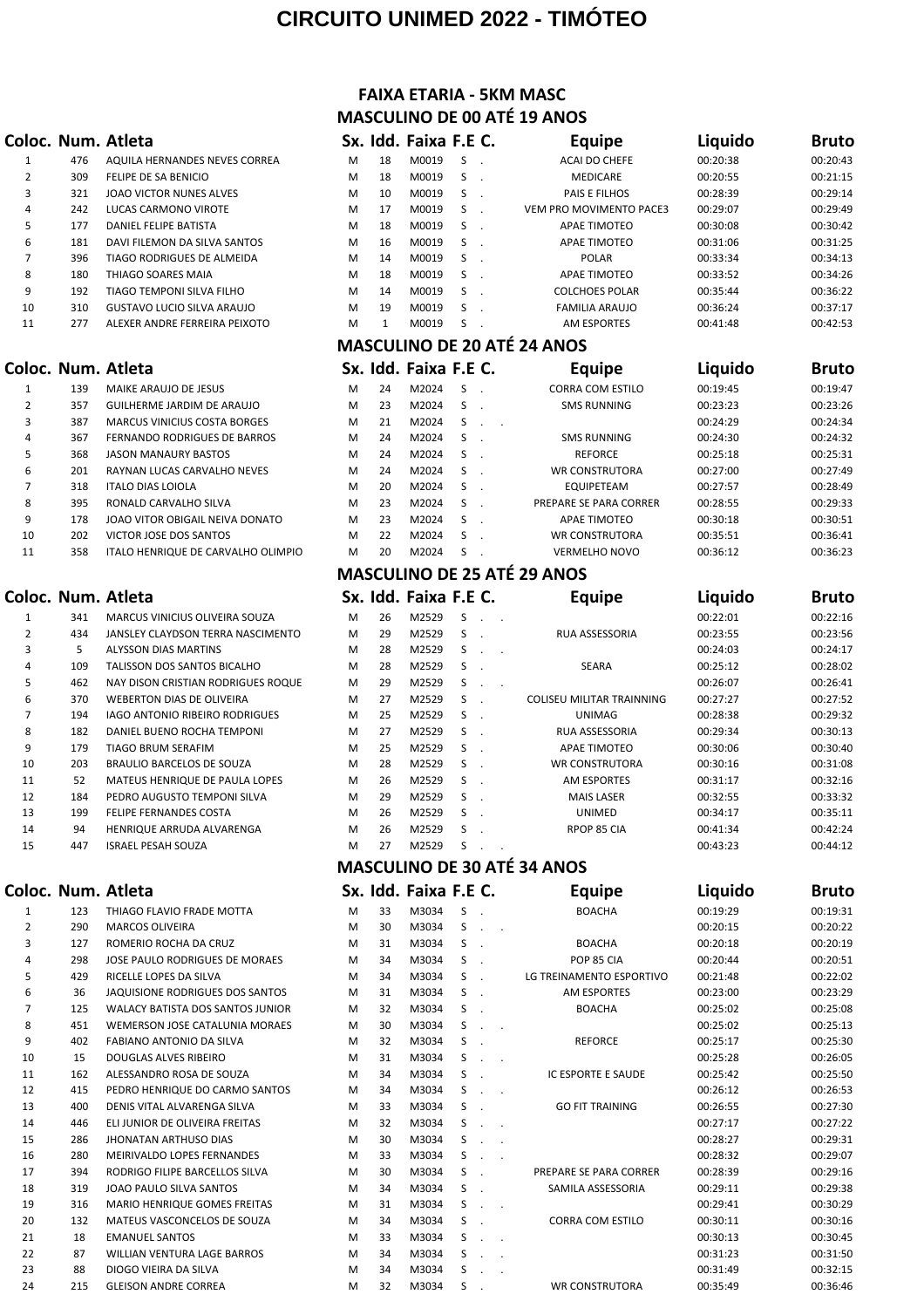|                     |                |                                                              |        |          |                       |              |                                                        | <b>MASCULINO DE 35 ATÉ 39 ANOS</b>      |                      |                      |
|---------------------|----------------|--------------------------------------------------------------|--------|----------|-----------------------|--------------|--------------------------------------------------------|-----------------------------------------|----------------------|----------------------|
|                     |                | Coloc. Num. Atleta                                           |        |          | Sx. Idd. Faixa F.E C. |              |                                                        | Equipe                                  | Liquido              | <b>Bruto</b>         |
| 1                   | 189            | <b>ISAAC CUSTODIO</b>                                        | M      | 39       | M3539                 | S            | $\sim$                                                 | IC ESPORTE E SAUDE                      | 00:18:50             | 00:18:51             |
| 2                   | 293            | ALTACIR SILVA TEIXEIRA                                       | M      | 35       | M3539                 | S            | $\overline{\phantom{a}}$                               | <b>GRUPO SUPERACAO</b>                  | 00:21:45             | 00:21:50             |
| 3                   | 191            | <b>EVERTON CESAR DE LIMA</b>                                 | M      | 38       | M3539                 | S            |                                                        | <b>EVERTON LIMA</b>                     | 00:22:04             | 00:22:12             |
| 4                   | 74             | UZIEL DE OLIVEIRA                                            | M      | 38       | M3539                 | S            | $\sim$                                                 |                                         | 00:22:34             | 00:23:09             |
| 5                   | 392            | REUBERT DUARTE DE OLIVEIRA                                   | M      | 35       | M3539                 | S            |                                                        | RUA ASSESSORIA                          | 00:22:42             | 00:22:45             |
| 6<br>7              | 75<br>301      | VAGNER LEOLINO NUNES<br><b>FABIO DUARTE BRETAS</b>           | M<br>M | 39<br>39 | M3539<br>M3539        | S<br>S       | $\cdot$<br>$\overline{\phantom{a}}$                    | <b>FABIO BRETAS</b>                     | 00:22:56<br>00:23:42 | 00:22:59<br>00:23:43 |
| 8                   | 356            | ALOYSIO VALENTIN AGUIAR                                      | M      | 37       | M3539                 | S            |                                                        | <b>EQUIPE ALOYSIO</b>                   | 00:23:55             | 00:24:01             |
| 9                   | 478            | FERNANDO MENDES CARVALHO RIBEIRO                             | M      | 35       | M3539                 | S            | $\ddot{\phantom{a}}$<br>$\overline{\phantom{a}}$       |                                         | 00:24:07             | 00:24:20             |
| 10                  | 467            | <b>GELVANO ANDRE CORREA</b>                                  | M      | 39       | M3539                 | S            |                                                        | <b>WR CONSTRUTORA</b>                   | 00:24:09             | 00:25:05             |
| 11                  | 424            | UZIEL MARTINS DE CASTRO                                      | M      | 35       | M3539                 | S            |                                                        | <b>CORREDORES DE FIBRA</b>              | 00:24:33             | 00:24:37             |
| 12                  | 329            | VIRGILIO FREITAS COSTA                                       | M      | 39       | M3539                 | S            |                                                        | AM ESPORTES                             | 00:25:03             | 00:25:18             |
| 13                  | 221            | HELENO VALADARES E SILVA                                     | M      | 39       | M3539                 | S            | $\sim$                                                 | <b>WR CONSTRUTORA</b>                   | 00:25:13             | 00:26:24             |
| 14                  | 43             | LUCAS ERNESTO FERREIRA DELFINO                               | M      | 37       | M3539                 | S            | $\overline{\phantom{a}}$                               | RUA ASSESSORIA                          | 00:25:42             | 00:25:57             |
| 15                  | 413            | <b>MATEUS SIQUEIRA LAURENCO</b>                              | M      | 39       | M3539                 | S            |                                                        | RUA ASSESSORIA                          | 00:25:46             | 00:25:58             |
| 16                  | 323            | PABLO SILVA ZANONE                                           | M      | 36       | M3539                 | S            |                                                        | AM ESPORTES                             | 00:25:48             | 00:26:44             |
| 17                  | 418            | <b>ITALO SANTOS GOMES</b>                                    | M      | 37       | M3539                 | S            |                                                        | <b>EQUIPE IMPERIAL</b>                  | 00:25:57             | 00:26:11             |
| 18<br>19            | 186<br>283     | <b>WILLIAN ROCHA JUNIOR</b><br><b>TIAGO MELO</b>             | M<br>M | 37<br>37 | M3539<br>M3539        | S<br>S       |                                                        | <b>AM ESPORTES</b>                      | 00:26:19<br>00:27:03 | 00:26:46<br>00:28:02 |
| 20                  | 382            | JOSINEI MARCIANO MARQUES                                     | M      | 36       | M3539                 | S            | $\overline{\phantom{a}}$<br>$\ddot{\phantom{a}}$       | PARTICULAR                              | 00:27:54             | 00:28:46             |
| 21                  | 145            | <b>EVERTON GOMES BATISTA</b>                                 | M      | 38       | M3539                 | S            |                                                        | CORRA COM ESTILO                        | 00:27:54             | 00:28:20             |
| 22                  | 220            | FERNANDO FRANCA MENDANHA                                     | M      | 38       | M3539                 | S            |                                                        | <b>WR CONSTRUTORA</b>                   | 00:27:58             | 00:29:17             |
| 23                  | 279            | <b>RENATO AFONSO MARTINS</b>                                 | M      | 38       | M3539                 | S            | $\ddot{\phantom{a}}$<br>$\ddot{\phantom{a}}$           |                                         | 00:28:36             | 00:29:12             |
| 24                  | 16             | EDSON RIBEIRO DA SILVA                                       | M      | 36       | M3539                 | S            | $\mathcal{L}$<br>$\ddot{\phantom{a}}$                  |                                         | 00:28:40             | 00:29:34             |
| 25                  | 263            | VICTOR LAGE SOUZA                                            | M      | 37       | M3539                 | S            | $\sim$                                                 | VEM PRO MOVIMENTO PACE3                 | 00:28:45             | 00:29:33             |
| 26                  | $\overline{7}$ | BRENO DE CASTRO GOMES                                        | M      | 36       | M3539                 | S            | $\ddot{\phantom{a}}$<br>$\overline{\phantom{a}}$       |                                         | 00:29:35             | 00:29:48             |
| 27                  | 37             | JEFERSON ALEXANDRO SOUZA                                     | M      | 39       | M3539                 | S            | $\mathcal{L}$<br>$\sim$                                |                                         | 00:29:40             | 00:30:29             |
| 28                  | 426            | HEBERT BARROS MALAQUIAS JUNIOR                               | M      | 39       | M3539                 | S            | $\sim$<br>$\sim$                                       |                                         | 00:29:45             | 00:30:38             |
| 29                  | 458            | <b>EVERTON E GANDRA QUINTAO</b>                              | M      | 38       | M3539                 | S            | $\mathcal{L}_{\mathbf{z}}$<br>$\overline{\phantom{a}}$ |                                         | 00:30:02             | 00:30:54             |
| 30                  | 110            | VINICIUS IWANAGA COSTA                                       | M      | 35       | M3539                 | S            |                                                        | RUA ASSESSORIA                          | 00:30:56             | 00:31:39             |
| 31<br>32            | 363<br>384     | DOUGLAS DE OLIVEIRA COURA<br>LINCOLN GABRIEL DA SILVA ANGELO | M<br>M | 37<br>38 | M3539<br>M3539        | S<br>S       |                                                        | <b>GALO RUNNERS</b><br><b>JESUS</b>     | 00:32:32<br>00:34:25 | 00:33:16<br>00:38:16 |
| 33                  | 295            | <b>FABRICIO ASSIS FREITAS</b>                                | M      | 39       | M3539                 | S            |                                                        | <b>VIKINGS</b>                          | 00:38:12             | 00:38:56             |
| 34                  | 65             | ROBSON ALVES LUIZ                                            | M      | 37       | M3539                 | S            |                                                        |                                         | 00:39:27             | 00:40:02             |
|                     |                |                                                              |        |          |                       |              |                                                        | <b>MASCULINO DE 40 ATÉ 44 ANOS</b>      |                      |                      |
|                     |                |                                                              |        |          |                       |              |                                                        |                                         |                      |                      |
|                     |                | Coloc. Num. Atleta                                           |        |          | Sx. Idd. Faixa F.E C. |              |                                                        | <b>Equipe</b>                           | Liquido              | <b>Bruto</b>         |
| $\mathbf{1}$        | 165            | <b>CLEBSON MOURAO DUARTE</b>                                 | M      | 41       | M4044                 | S            |                                                        | <b>IC ESPORTE E SAUDE</b>               | 00:18:46             | 00:18:47             |
| $\overline{2}$<br>3 | 200<br>322     | JOAO MARCELO TARBES VIANA MENDES                             | M<br>M | 41<br>42 | M4044<br>M4044        | S<br>S       | $\overline{\phantom{a}}$                               | <b>AM ESPORTES</b>                      | 00:21:44             | 00:22:11             |
| 4                   | 92             | MARCONI FRANCO DA SILVEIRA<br><b>GENS LAGARES SILVA</b>      | M      | 43       | M4044                 | S            | $\overline{\phantom{a}}$                               | VARGEM ALEGRE RUNNERS<br>RUA ASSESSORIA | 00:22:54<br>00:23:20 | 00:23:02<br>00:23:23 |
| 5                   | 381            | <b>GUILHERME NASCIMENTO</b>                                  | M      | 43       | M4044                 | S            |                                                        | <b>AM ESPORTES</b>                      | 00:23:21             | 00:24:18             |
| 6                   | 32             | <b>GILLITTE OLIVEIRA DUARTE</b>                              | M      |          |                       | S            | $\sim$                                                 |                                         |                      |                      |
|                     |                |                                                              |        | 40       | M4044                 |              |                                                        |                                         | 00:24:04             | 00:24:17             |
| 7                   | 66             | RODRIGO LELES VIDAL DE FREITAS                               | M      | 41       | M4044                 | S            | $\sim$                                                 |                                         | 00:24:42             | 00:24:45             |
| 8                   | 459            | FLEUDSON CASSEMIRO DA SILVA                                  | M      | 43       | M4044                 | S            | $\overline{\phantom{a}}$<br>$\cdot$                    |                                         | 00:24:51             | 00:25:46             |
| 9                   | 71             | SIMEI ALVES DE MOURA                                         | M      | 41       | M4044                 | S            | $\cdot$<br>$\ddot{\phantom{a}}$                        |                                         | 00:25:26             | 00:25:37             |
| 10                  | 333            | MARCOS VINICIUS CHAVES VIEIRA                                | M      | 41       | M4044                 | S            |                                                        | <b>GALO RUNNERS</b>                     | 00:25:40             | 00:26:09             |
| 11                  | 193            | ALEXANDRO FERNANDES FERREIRA                                 | M      | 42       | M4044                 | S            |                                                        | <b>MEDICARE</b>                         | 00:25:51             | 00:26:21             |
| 12                  | 314            | <b>BRUNO SOUZA FERREIRA</b>                                  | M      | 42       | M4044                 | S            |                                                        | AM ESPORTES                             | 00:26:32             | 00:27:05             |
| 13                  | 425            | FERNANDO SILVA FERREIRA                                      | M      | 43       | M4044                 | S            | $\ddot{\phantom{a}}$<br>$\sim$                         |                                         | 00:26:50             | 00:27:44             |
| 14                  | 60             | RAPHAEL FERREIRA RAMALHO                                     | M      | 44       | M4044                 | S            | $\sim$                                                 |                                         | 00:27:24             | 00:27:29             |
| 15                  | 96             | HERIVELTO FERREIRA WERLI                                     | M      | 44       | M4044                 | S            | $\sim$<br>$\mathcal{L}$                                |                                         | 00:27:27             | 00:27:57             |
| 16                  | 154            | RENATO COSTA SEMEAO                                          | M      | 43       | M4044                 | S            | $\sim$                                                 | <b>CORRA COM ESTILO</b>                 | 00:27:39             | 00:28:19             |
| 17                  | 420            | LUIS FERNANDO B ESTEVAO                                      | M      | 43       | M4044                 | S            |                                                        | AM ESPORTES                             | 00:28:13             | 00:28:34             |
| 18<br>19            | 80<br>118      | ALVARO ALMEIDA FRANCO<br>RICARDO OLIVEIRA                    | M<br>M | 41<br>40 | M4044<br>M4044        | S<br>S       | $\sim$<br>$\sim$                                       | AM ESPORTES                             | 00:29:24<br>00:30:40 | 00:29:35<br>00:31:27 |
| 20                  | 371            | WENDER ANDERSON FERREIRA DIAS                                | M      | 42       | M4044                 | S            |                                                        | LOBO SOLITARIO                          | 00:30:53             | 00:31:27             |
| 21                  | 414            | PABLO ROMERO GOMES DE QUEIROZ                                | M      | 42       | M4044                 | S            | $\ddot{\phantom{a}}$                                   |                                         | 00:34:52             | 00:35:21             |
| 22                  | 119            | <b>MARCOS VINICIUS RODRIGUES</b>                             | M      | 42       | M4044                 | S            |                                                        | RUA ASSESSORIA                          | 00:35:30             | 00:35:40             |
| 23                  | 345            | RAFAEL CAMPOS ARRUDA                                         | M      | 40       | M4044                 | S            |                                                        | <b>AMAVA</b>                            | 00:40:44             | 00:41:28             |
| 24                  | 97             | HUGO LEONARDO FERREIRA MARQUES                               | M      | 43       | M4044                 | S            |                                                        | RENEGADOS/GALO RUNNERS                  | 00:53:13             | 00:53:25             |
|                     |                |                                                              |        |          |                       |              |                                                        | <b>MASCULINO DE 45 ATÉ 49 ANOS</b>      |                      |                      |
|                     |                | Coloc. Num. Atleta                                           |        |          | Sx. Idd. Faixa F.E C. |              |                                                        | Equipe                                  | Liquido              | <b>Bruto</b>         |
| 1                   | 385            | <b>LUCIO HENRIQUE</b>                                        | M      | 48       | M4549                 | S            | $\sim$                                                 | <b>CAMUZZI RUNNES</b>                   | 00:18:51             | 00:18:55             |
| $\overline{2}$      | 445            | ANTONIO MARCIO DA SILVA                                      | M      | 45       | M4549                 | S            | $\ddot{\phantom{a}}$                                   | <b>FUTSAMBA</b>                         | 00:20:54             | 00:20:54             |
| 3                   | 8              | <b>CLAUDIO ROBERTO RODRIGUES</b>                             | M      | 49       | M4549                 | S            | $\overline{\phantom{a}}$                               | RUA ASSESSORIA                          | 00:22:51             | 00:23:01             |
| 4                   | 113            | ERISSON PERDIGAO DE PAULA                                    | M      | 48       | M4549                 | S<br>$\sim$  |                                                        | AM ESPORTES                             | 00:24:31             | 00:24:47             |
| 5                   | 204            | EDIVALDO JOSE DOS SANTOS LOPES                               | M      | 48       | M4549                 | S.<br>$\sim$ |                                                        | <b>WR CONSTRUTORA</b>                   | 00:25:51             | 00:26:45             |
| 6                   | 325            | JULIANO ALEXANDRE INACIO CANGUSSU                            | M      | 45       | M4549                 | S            | $\ddot{\phantom{a}}$                                   | <b>COPASA</b>                           | 00:25:54             | 00:26:14             |
| $\overline{7}$      | 305            | SANDRO VIEIRA DE MOURA                                       | M      | 48       | M4549                 | S            | $\overline{\phantom{a}}$                               | <b>GRUPO SUPERACAO</b>                  | 00:26:09             | 00:26:53             |
| 8                   | 93             | <b>GERALDO MARIANO DA SILVA</b>                              | M      | 45       | M4549                 | S            | $\overline{\phantom{a}}$                               | <b>BOLA RUNNING</b>                     | 00:26:36             | 00:26:53             |
| 9<br>10             | 90<br>47       | EVANDRO FERREIRA DE OLIVEIRA<br>LUIZ SERGIO MARTINS JUNIOR   | M<br>M | 47<br>45 | M4549<br>M4549        | S<br>S       | $\overline{\phantom{a}}$<br><b>Contract</b>            | <b>GALO RUNNERS</b>                     | 00:28:39<br>00:28:54 | 00:29:13<br>00:29:00 |

 390 NEUBER CAMPOS FRANCO M 48 M4549 S . BODYSPORT 00:29:07 00:29:35 361 SILAS MACHADO FRANCO JUNIOR M 47 M4549 S . SILAS FRANCO JR 00:29:09 00:29:36 409 RONALDO JACQUES BUTTA M 46 M4549 S . AM ESPORTES 00:33:49 00:34:04